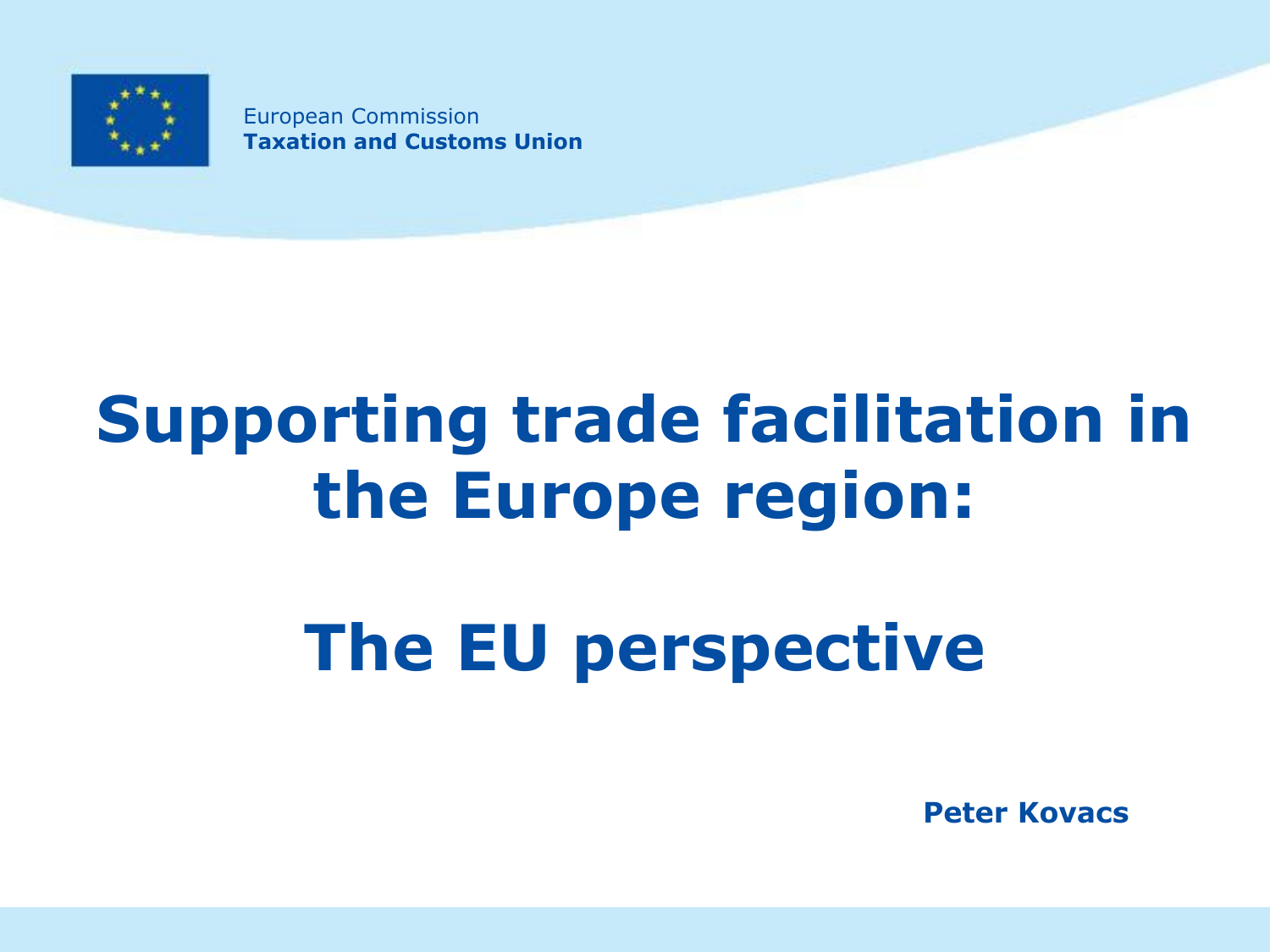# **Trade facilitation: need for harmonisation**



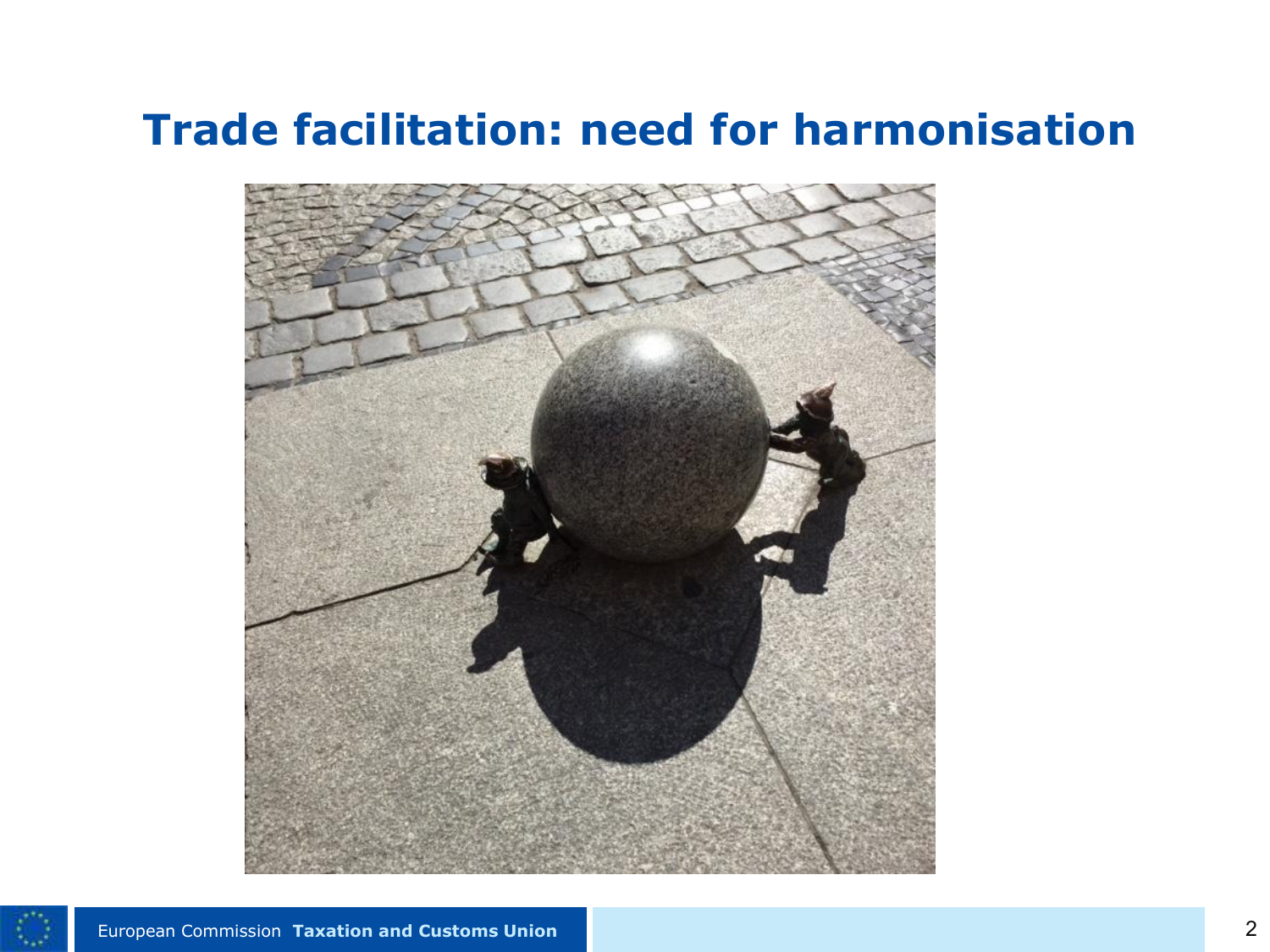### **Safe and fluid trade lanes: efficient control and facilitation**



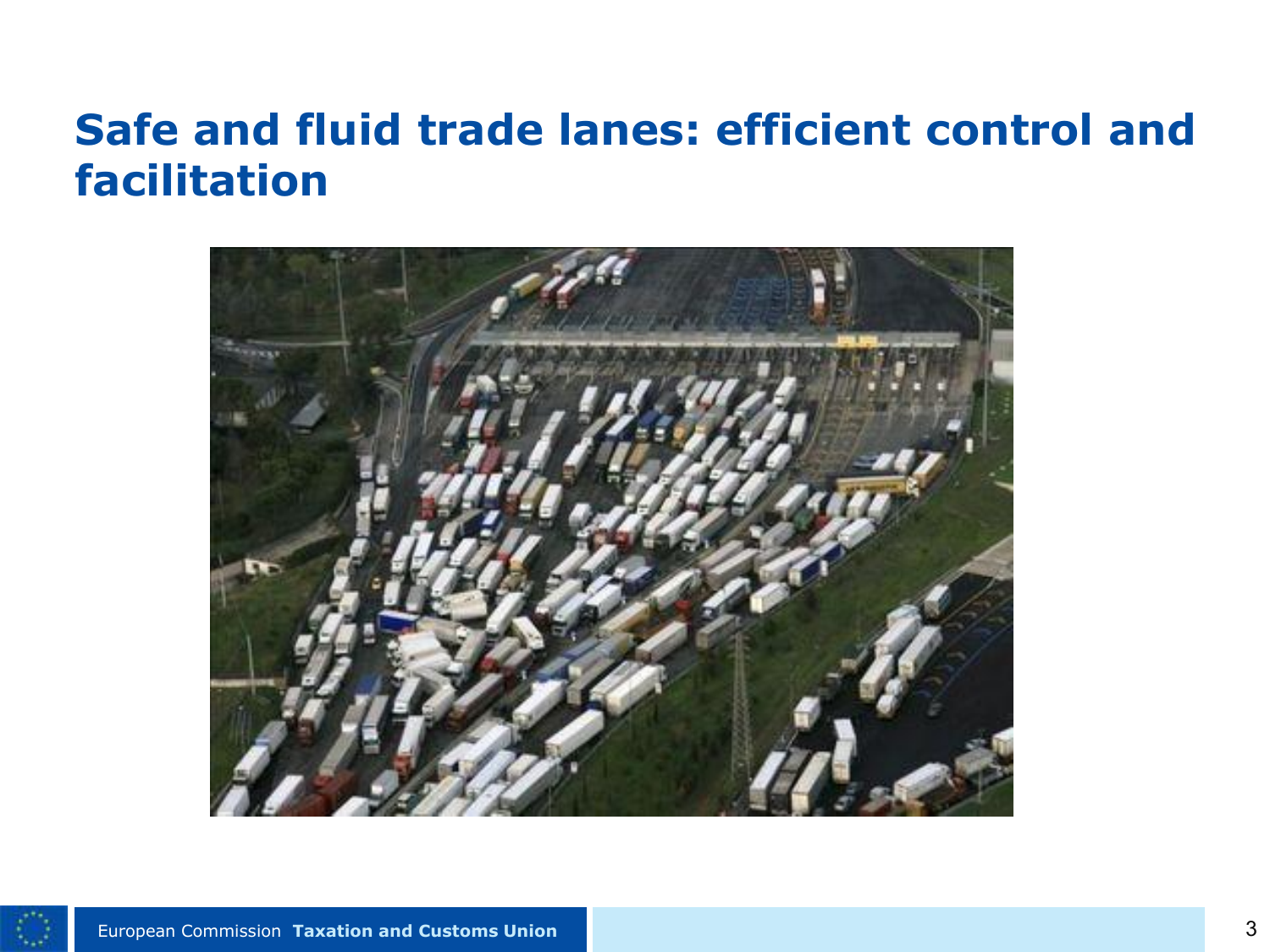### **EU support: Geographical coverage**

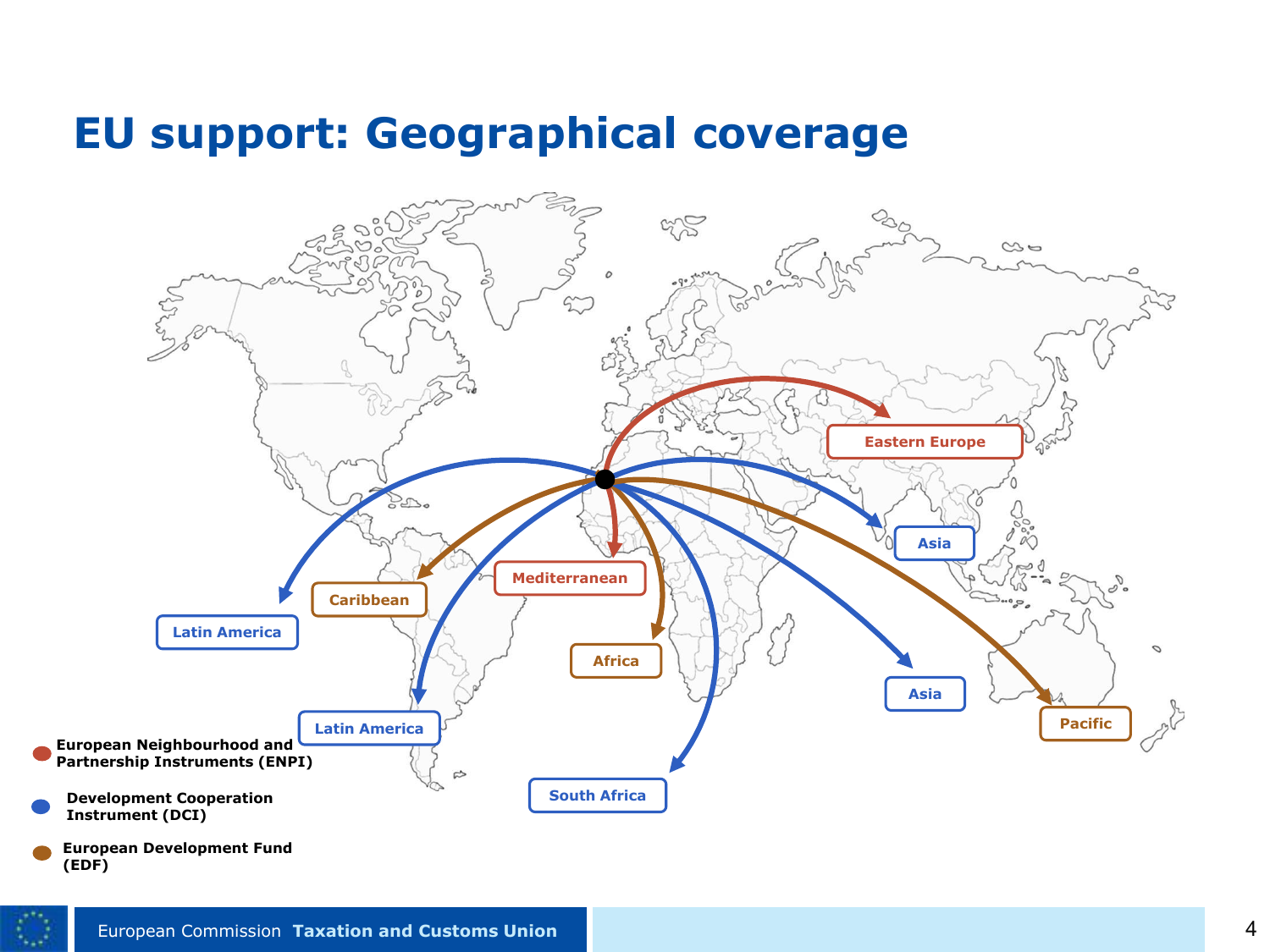# **Differentiated development partnerships**

**Why? Geographical dispersion of EU support; rise of several developing countries as donors; variety of development needs, performance and interests of each country…**

### **Target resources where they are most needed**

#### **Differentiated approach, allocation to depend on:**

*Country needs Capacities Country commitments and performance Potential EU impact* 

### **Different policy mixes adapted to each country Specific forms of support in fragile states**

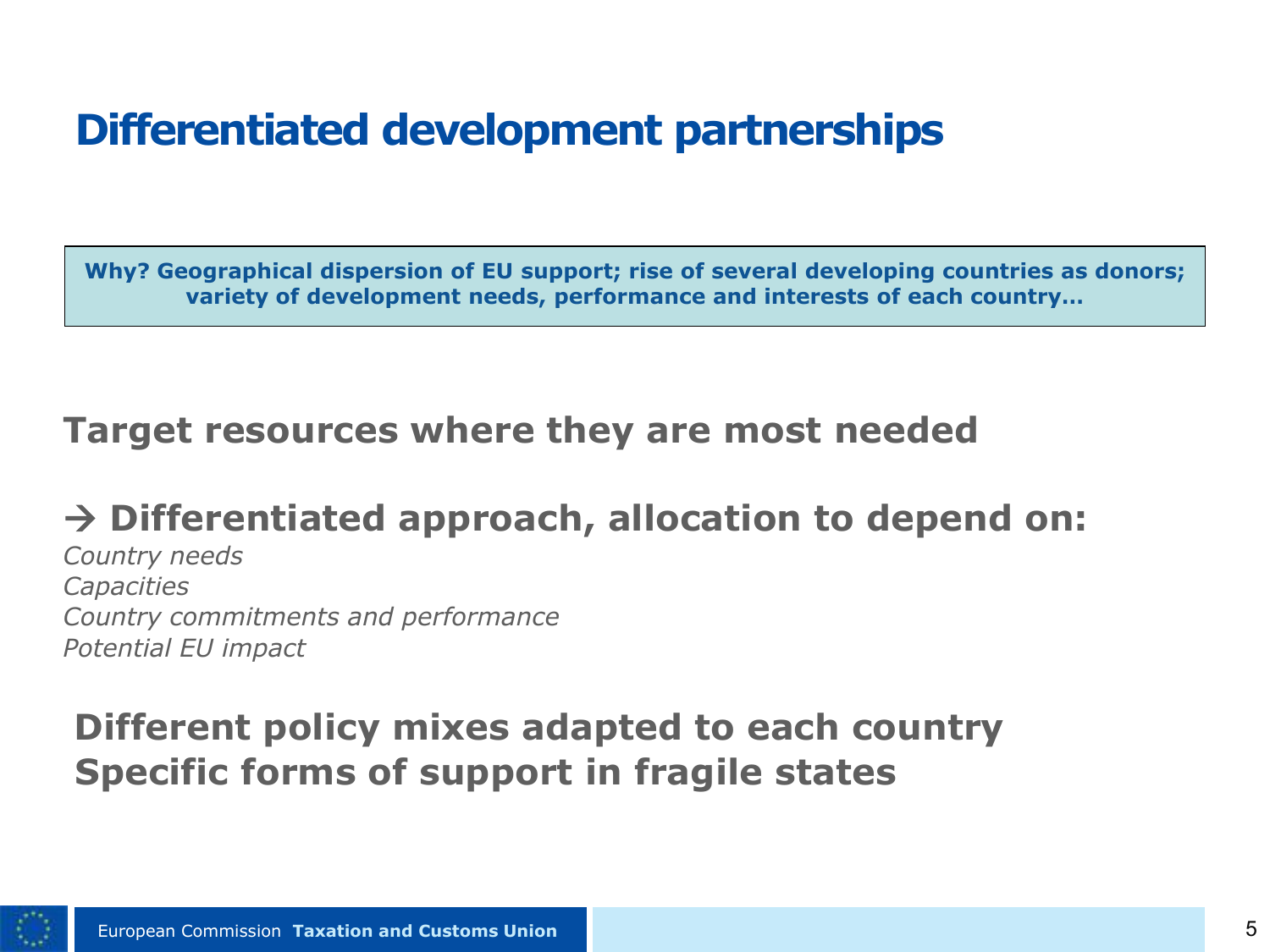# **Coordinated EU action**

**Why? Need to coordinate and harmonise donor activities**

### **Joint programming of EU and member states' support**

#### **Joint action - delegated cooperation**

Common framework for measuring and communicating results

*EU strategy based on country's own strategy and synchronised with country's cycle Single joint programming document, containing a sectoral division of labour Participation open to non-EU donors committed to the process*

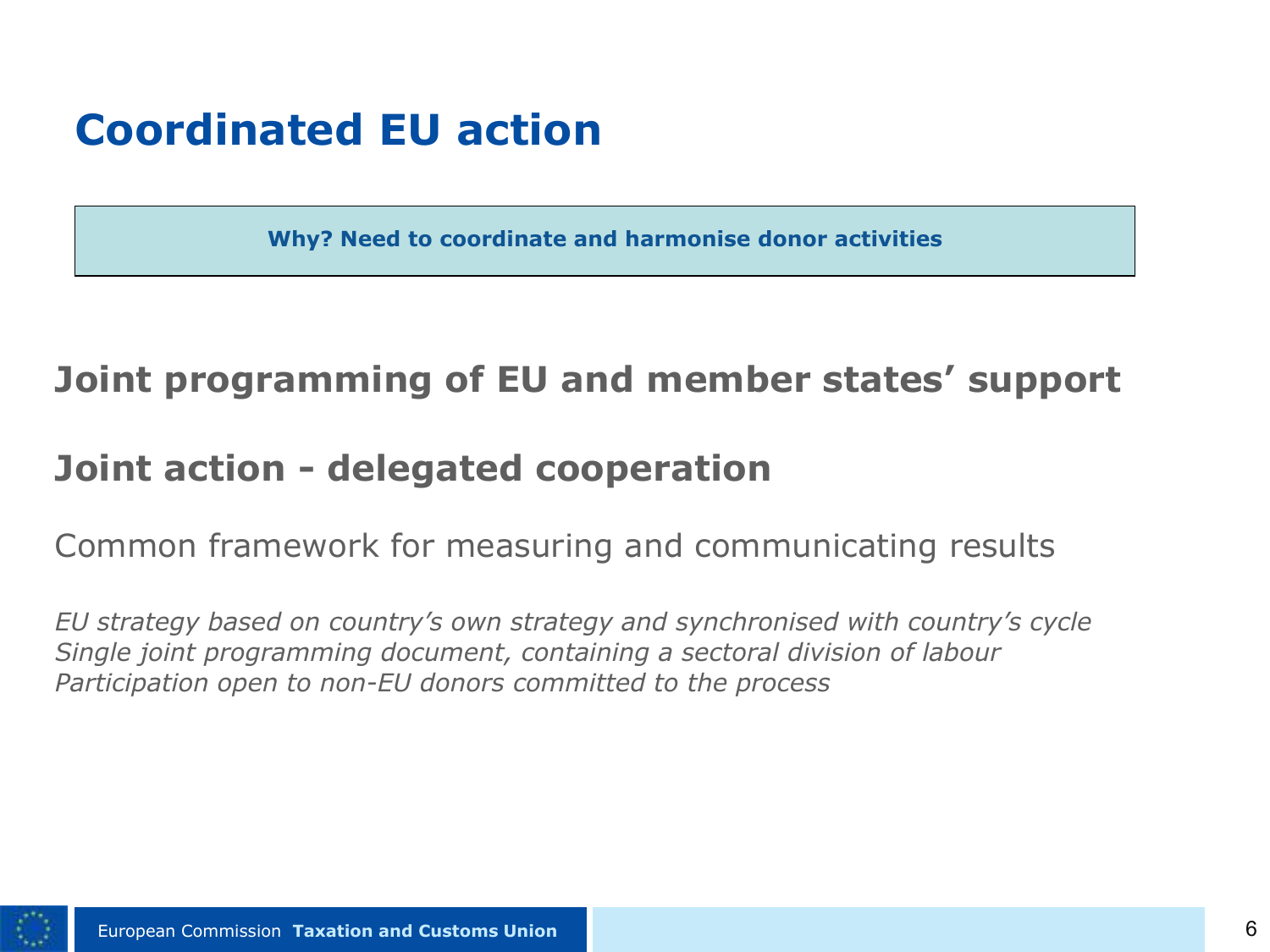# **Europe region: Challenges**

- **Political: security and stability**
- **Economic:** 
	- **Unequal economic development;**
	- **Long and difficult reform process;**
	- **Interests do not always meet;**
	- **Weak tax systems.**
- **Customs:**
	- **Focus on revenue collection: control vs. facilitation;**
	- **Different procedures and practices;**
	- **Illegal trade (excisable goods);**
	- **Corruption;**
	- **Transit; TIR;**
	- **Infrastructure, equipment.**

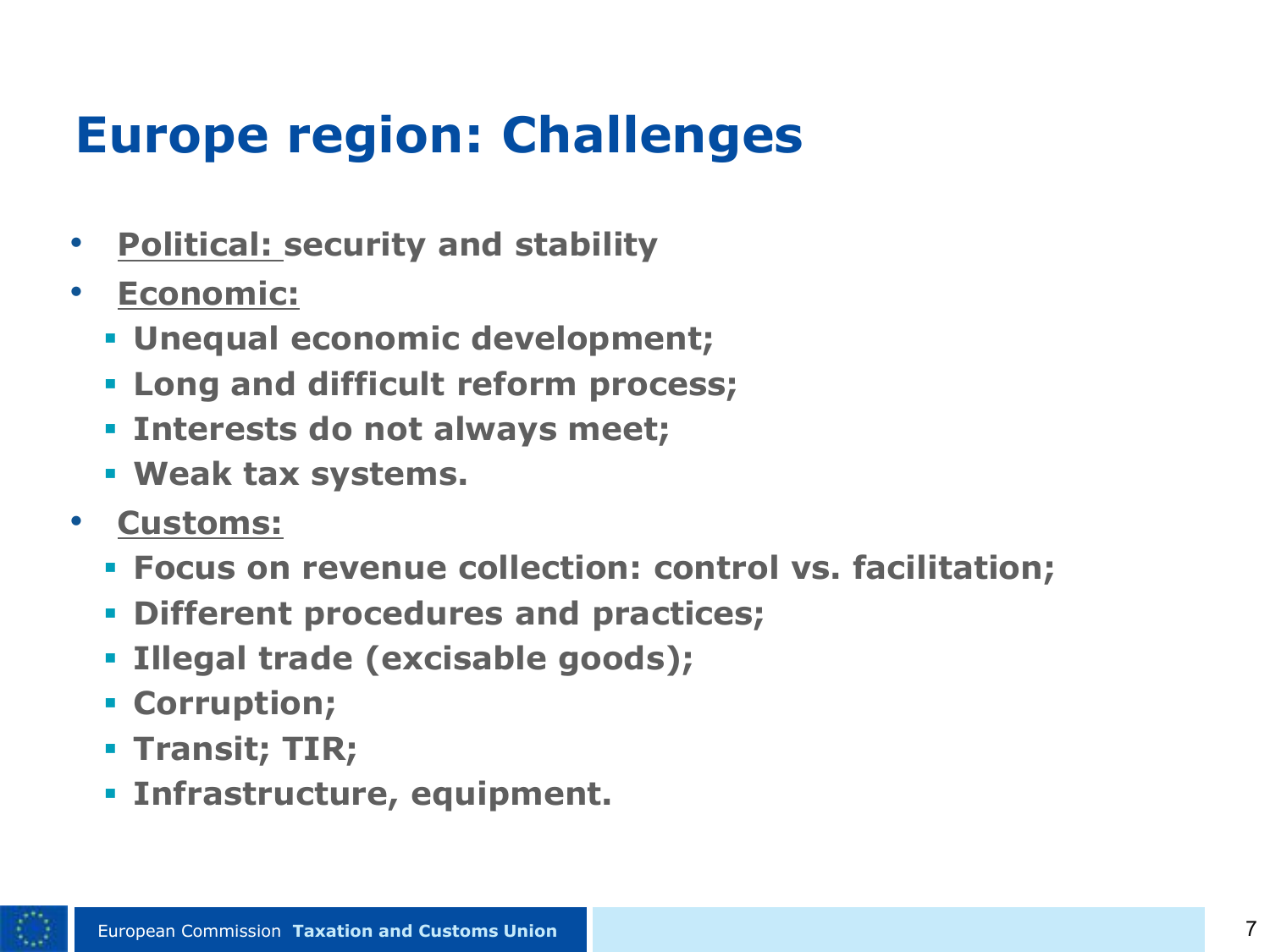# **Central Asia**

**Multi-annual regional programmes on border management:**

*BOMCA: 'Border Management Programme in Central Asia'*  • *supports the modernisation and reform of border management in Central Asia;* 

*CADAP: 'Central Asia Drug Action Programme'*  • *Assists Central Asian countries in their policies and measures aimed at reducing the demand for illegal drugs substances.*

• *+ Support/assistance from Member States, TAXUD*

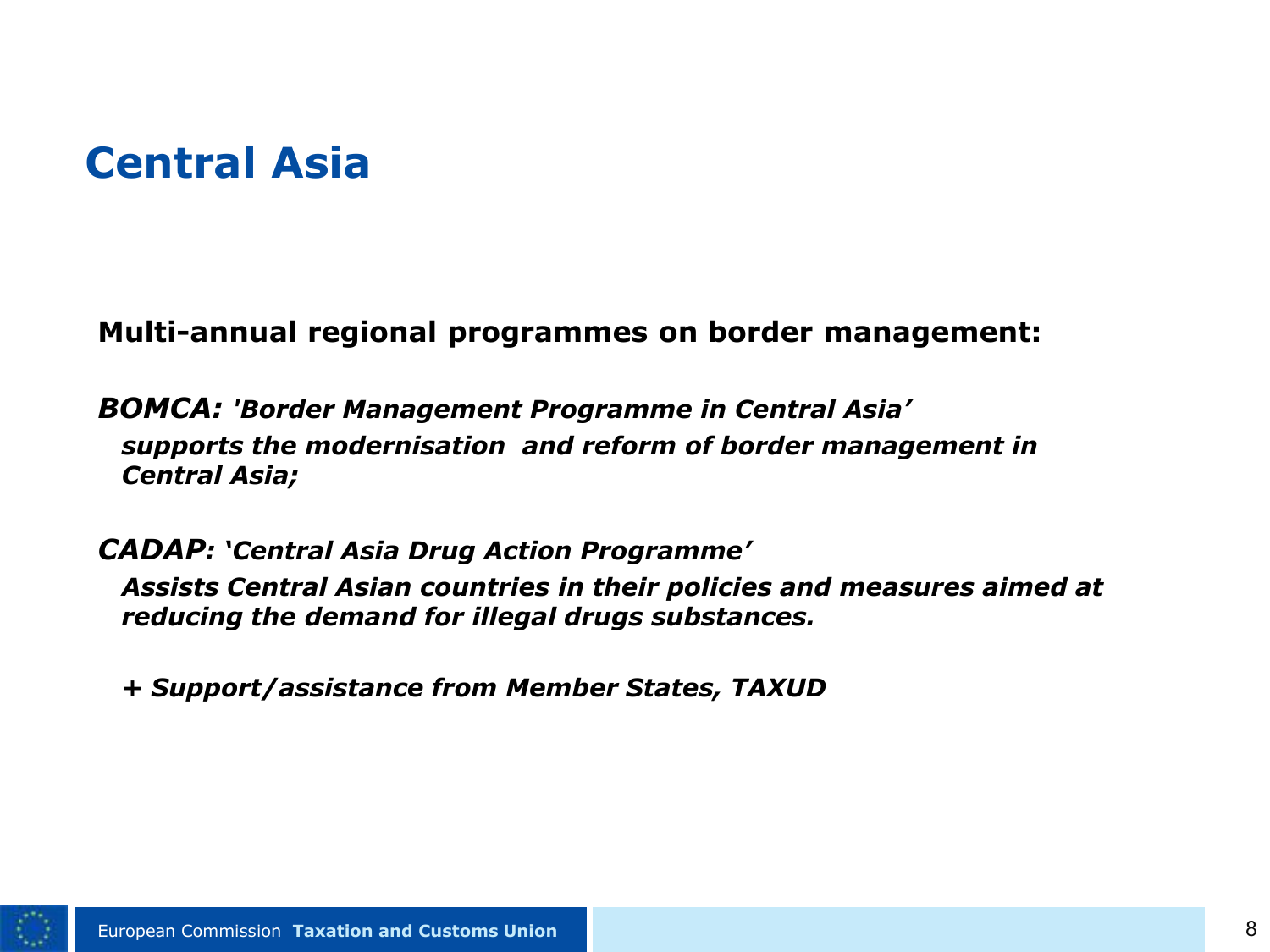# **Eastern Neighbourhood countries and Russia**

# **Priorities:**

- **Safe and fluid trade lanes**
- **Risk management and fight against fraud**
- **Customs modernization (IBM, transit, infrastructure, etc.)**

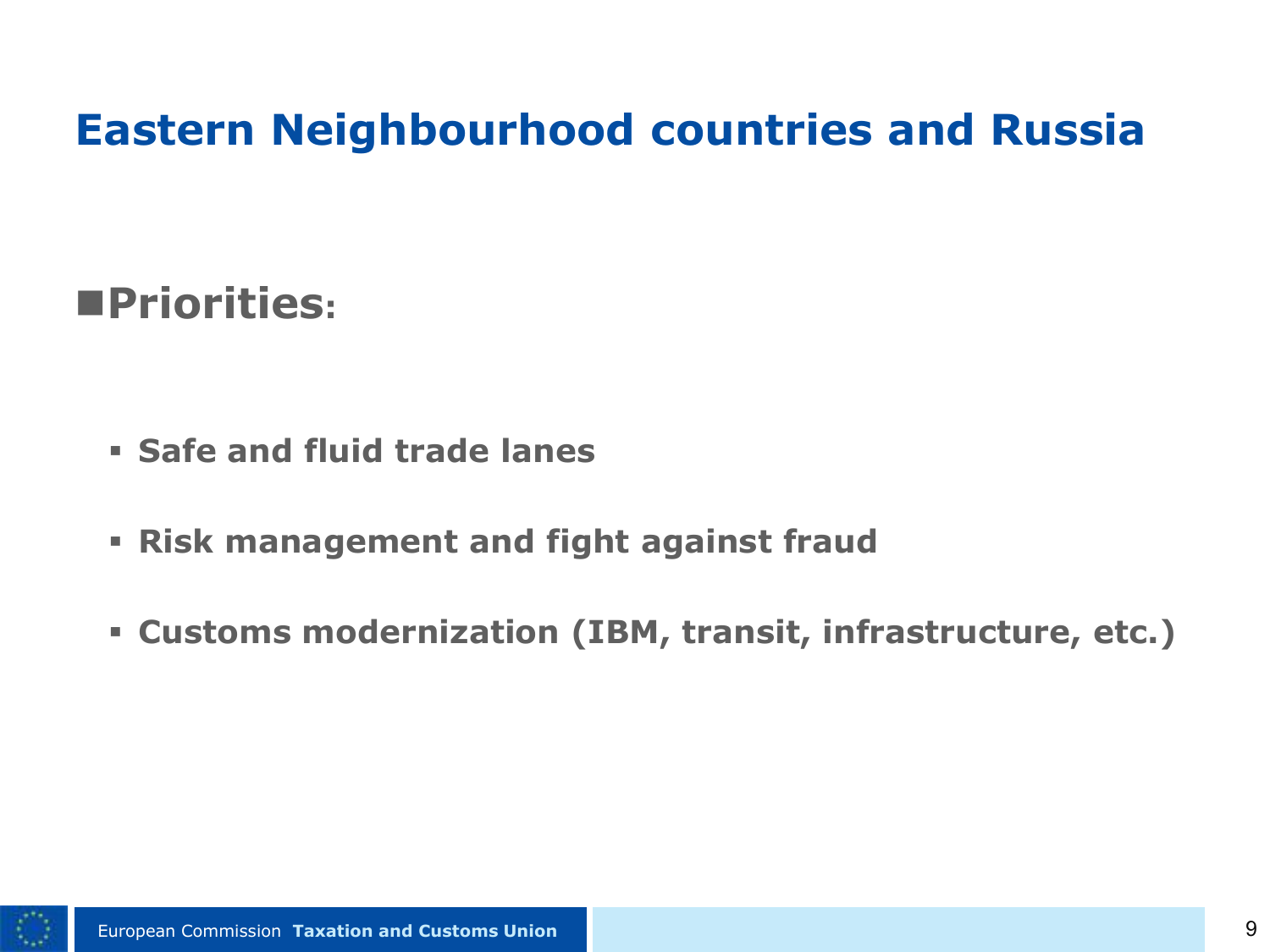# **Eastern Neighbourhood countries and Russia: Action**

- **Cooperation;**
- **Ensuring close convergence of customs legislation and procedures;**
- **Promoting international standards, best practices;**
- **Transit;**
- **Authorised Economic Operators;**
- **PEM Convention;**
- **Technical assistance, training;**
- **European Neighbourhood Instrument.**

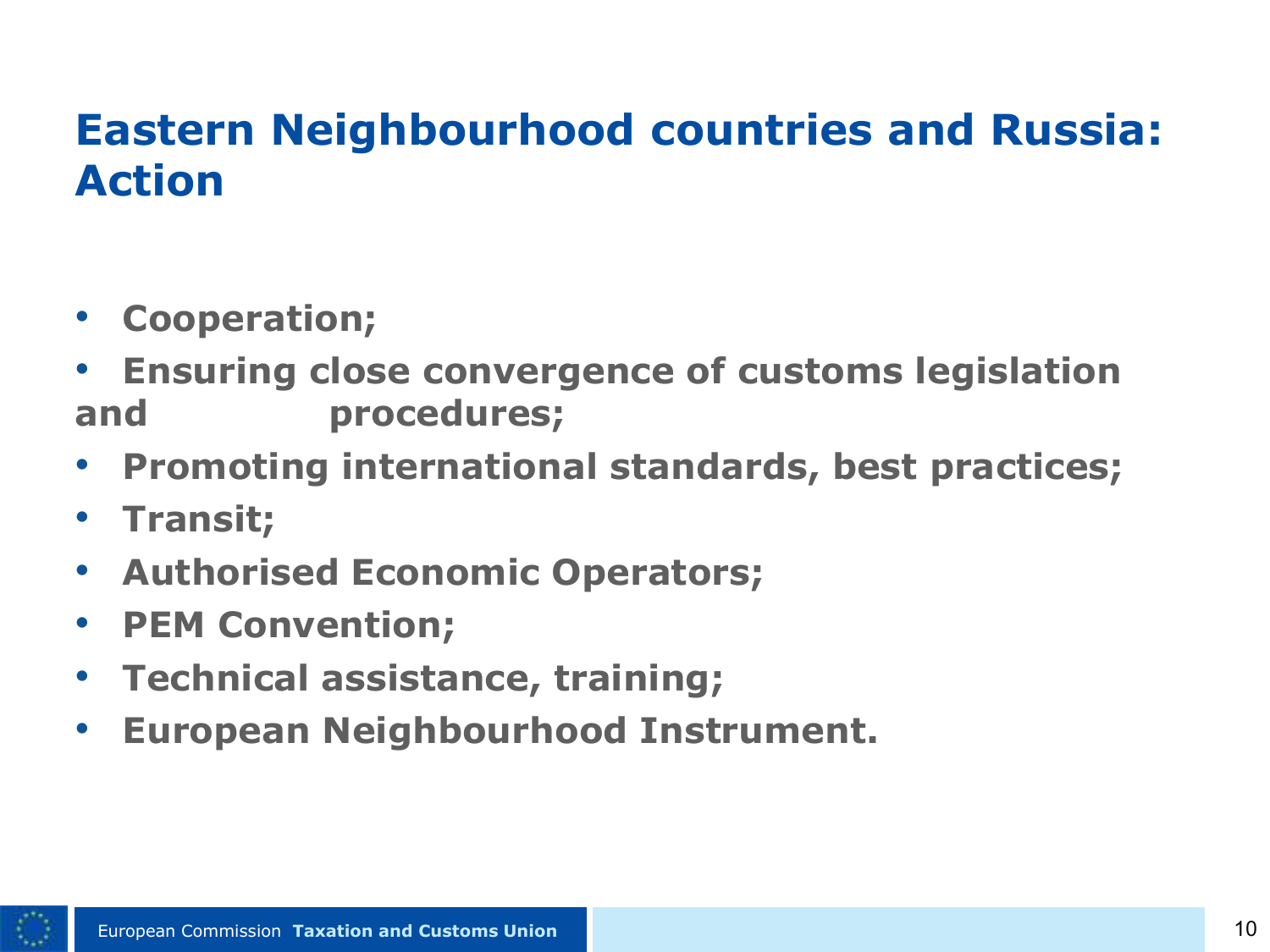# **Western Balkans**

- **Primary long term objective: EU accession**
- **Legal tools:**
	- **Stabilisation and Association Agreements**
	- **EU-Turkey Customs Union**
- **Financial tools:**
	- **Instrument for Pre-Accession**
	- **TAIEX**
	- **CUSTOMS 2020**

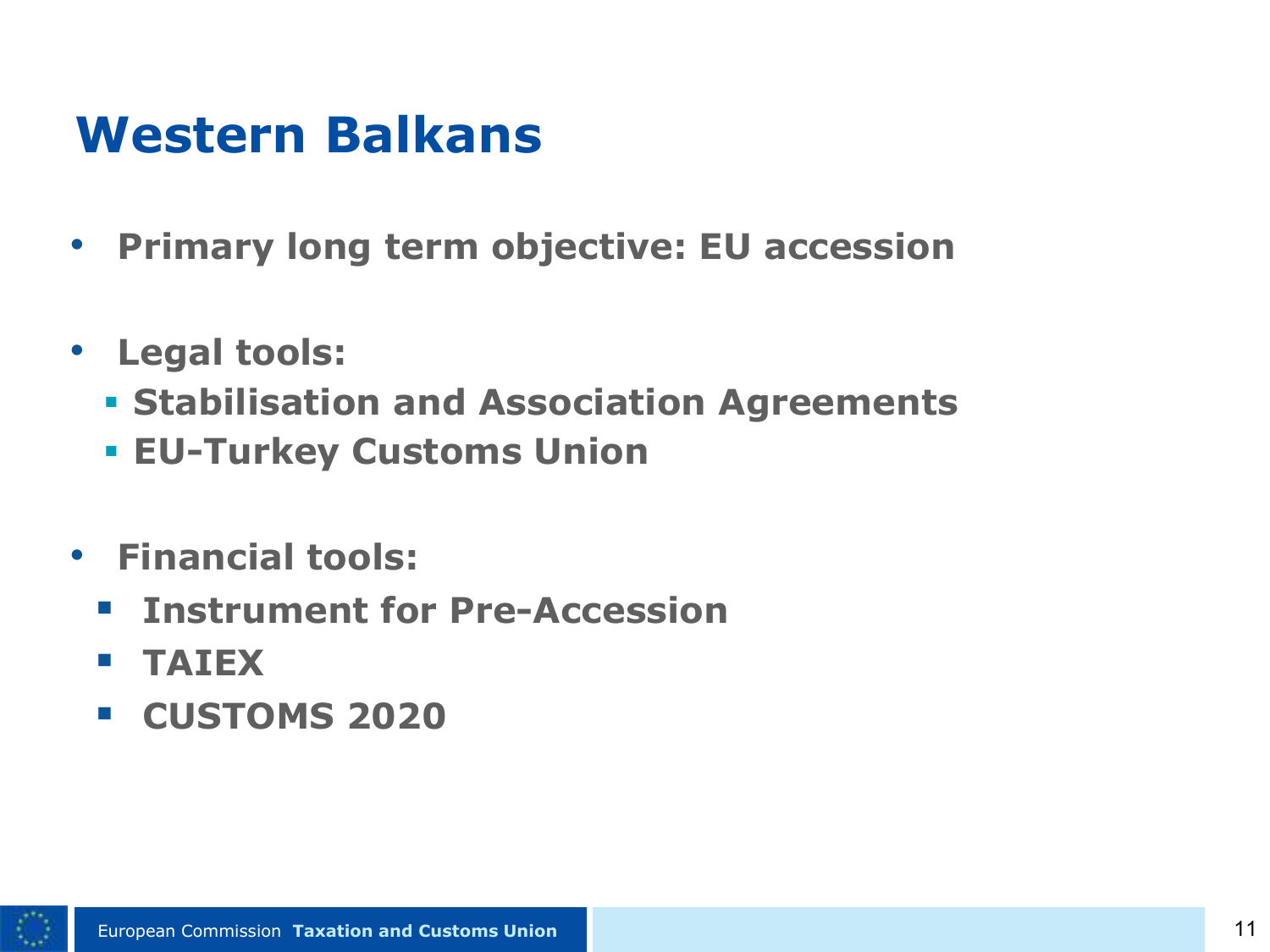# **Western Balkans: practical examples**

#### **IPA funded:**

• Technical assistance and IT equipment for accession to Common Transit Convention and to the Convention on the simplification of formalities in trade in goods

- Trade facilitation assistance programmes through the Central European Free Trade Association and the International Financial Corporation
- Systematic Electronic Exchange of Data (SEED)
- Investments in infrastructural development of border crossing points

**TAIEX**: workshops, assistance

**TAXUD**: technical assistance to tax and customs administrations: legislative alignment, IT interconnectivity, administrative capacity

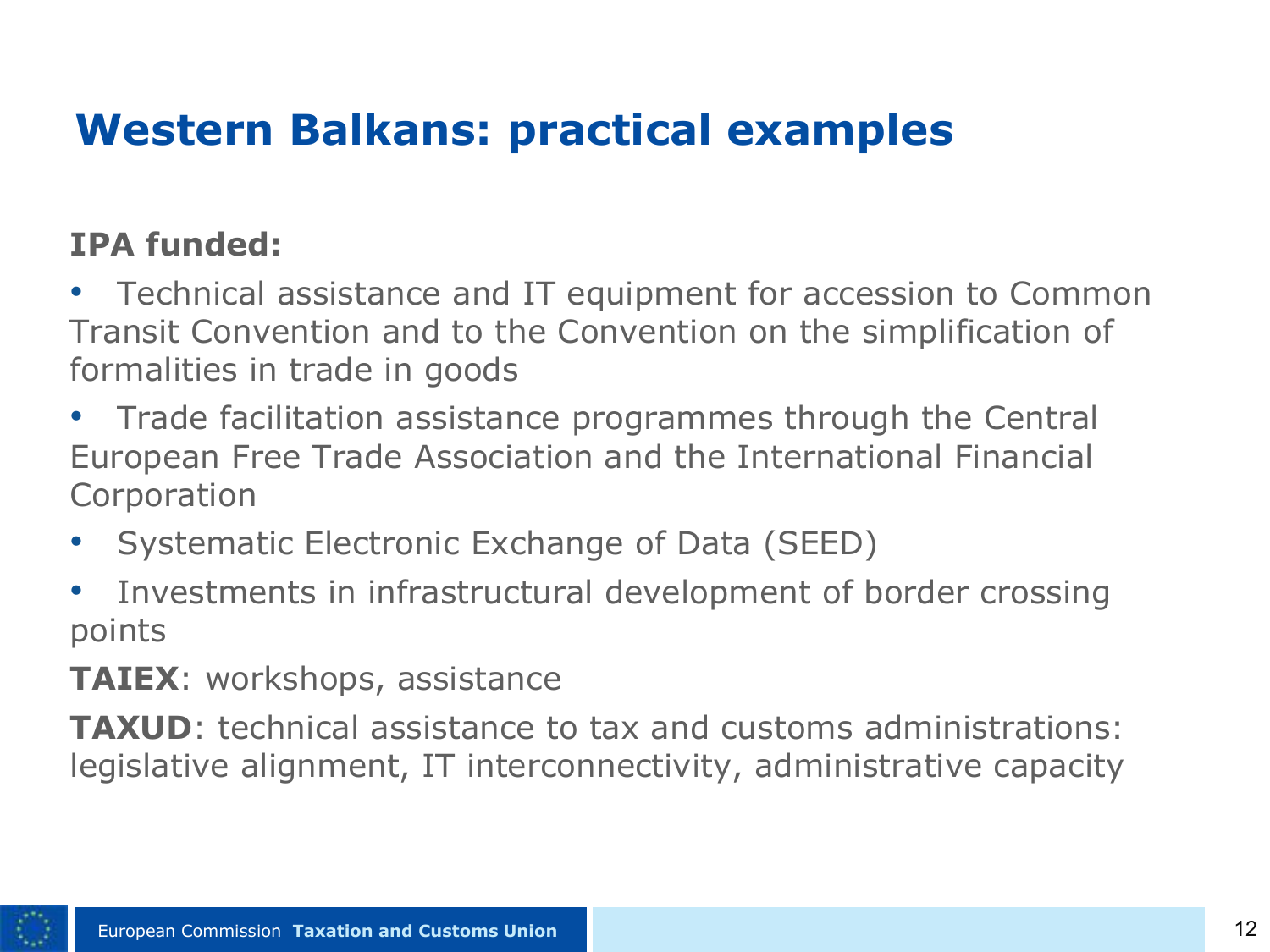**Revised Customs Blueprints**

# A Gateway to Better Customs

» To improve is to change; to be perfect.  $\alpha$ is to change often.